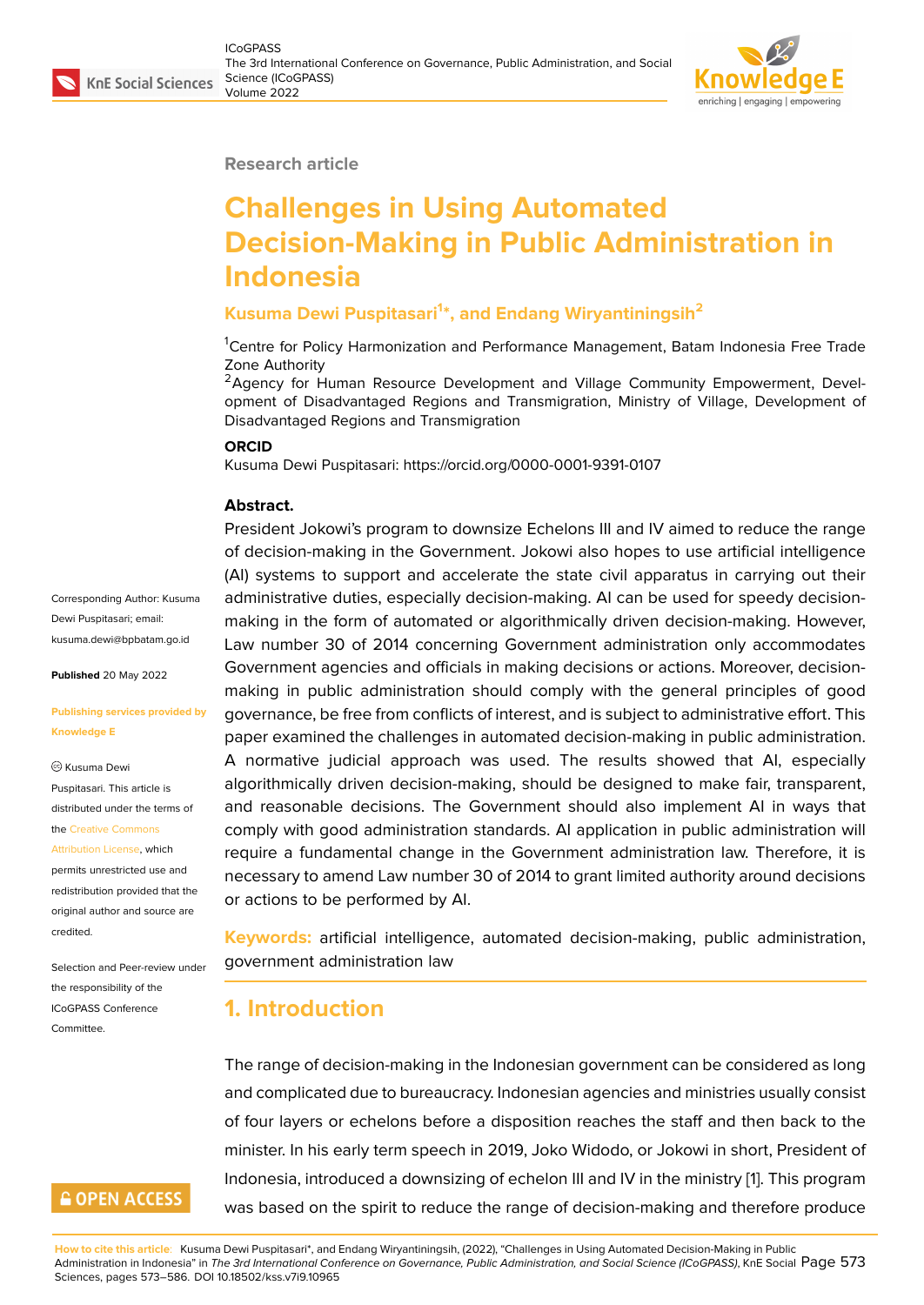quick decisions. Moreover, Jokowi also encourages the use of an artificial intelligence system that can support and accelerate the work of the government and public officials in carrying out their duties. He specifically mentioned that AI could be used in jobs that are technical in nature, administration, and data processing [1].

AI can be used in accelerating public services organized by the government. The implementation of AI is a form of service transformation that includes e-services, strengthening community supervision, and strengthening t[h](#page-11-0)e innovation ecosystem. Deputy for Public Services at the Ministry of State Apparatus Empowerment and Bureaucratic Reform (PANRB Ministry) revealed that AI could be applied in several duties in public services. These duties are to the help desk in-service units, analyze service complaints, direct complaints to the intended agency, and even answer complaints [2].

The core process in question is a process that can detect precisely and accurately what the community needs in receiving services. Improving service quality by implementing technology is also directed at overcoming bureaucratic blockages so that t[he](#page-11-1) government is more flexible and makes decisions more quickly. The setting of service standards and the business process that follows are the keys to the length of the government bureaucracy [2]. In the form of ADM, AI can be used to achieve these aims. However, there are some issues that need to be encountered before applying ADM in government administration.

## **2. identification of problems and research methodology**

#### **2.1. Identification of Problems**

The issue raised in this paper is the challenges in the use of ADM in public administration. This paper will attempt to explore the readiness of Indonesia in implementing AI, that is, ADM in the field of public administration in Indonesia. Including how to design the AI and what changes are needed in Indonesian law to apply AI or ADM in the Indonesian government, especially in the government administration decision-making process.

#### **2.2. Research Methodology**

The type of research used is normative judicial. Legal analysis normative using secondary data. The research approach used in writing is statutory. Peter Mahmud Marzuki [3] explains that a legislative process is taken by reviewing all laws and regulations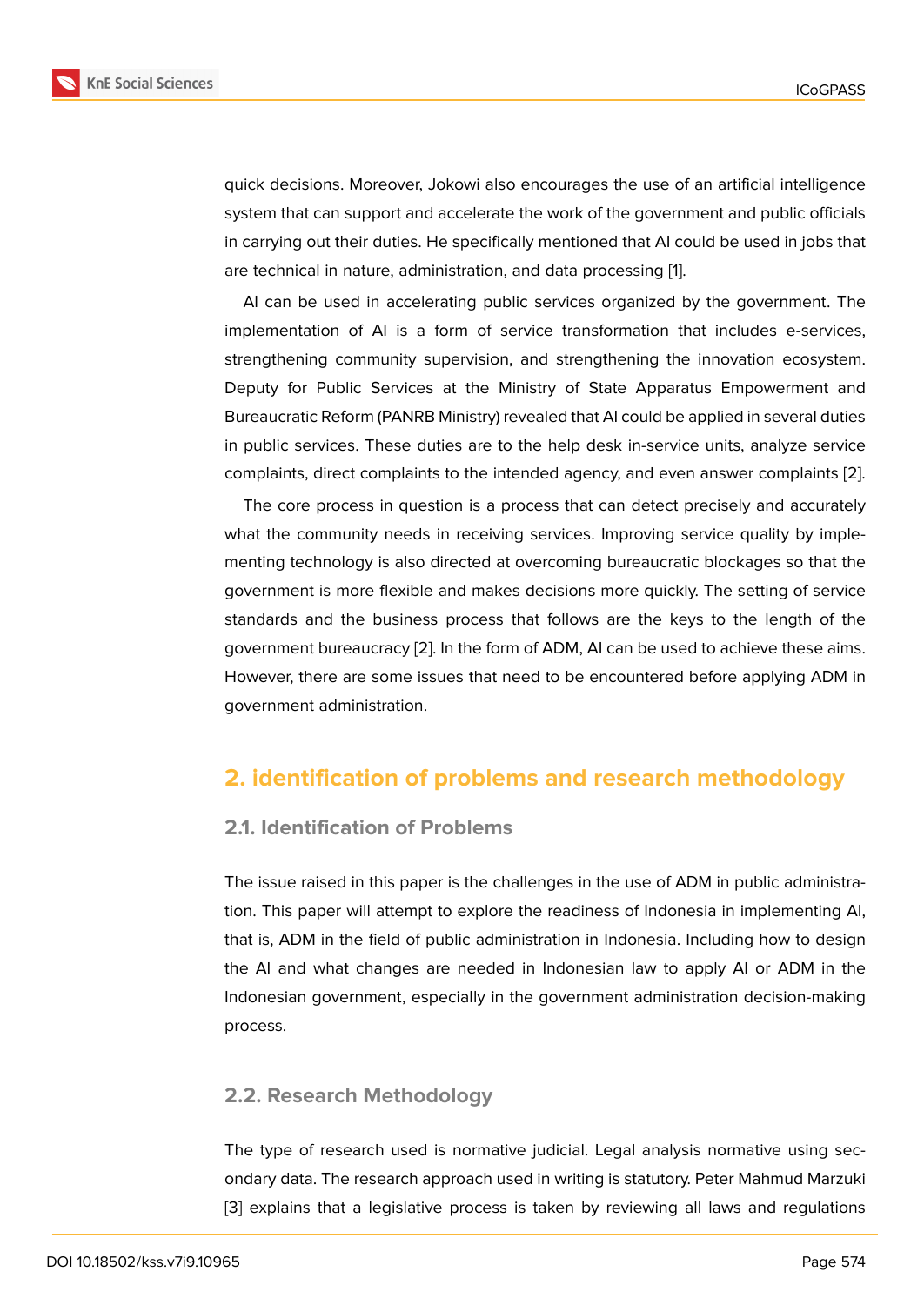related to handling the legal issues. The data sources used are primary legal materials, secondary legal materials, and tertiary legal materials. Primary legal materials include Law Number 11 of 2008, Law Number 30 of 2014, and National Strategy for Developing AI 2020. Secondary legal materials include expert opinion and legal opinion obtained from books, journals, newspapers, research results, the internet, and resource persons tertiary legal materials in the form of Big Indonesian Dictionary and the law dictionary.

## **3. Discussion**

The discussion in this paper will be divided into five parts. The first part will address the definition of AI and ADM. The following section will mention examples and potentials of the use of AI in Indonesia. Thirdly, we will examine Indonesian Law regarding AI or ADM. In the fourth part, we will discuss Government Administration Law. And finally, we will mention AI system design and how AI can participate in the government's administrative decision-making.

#### **3.1. What are AI and ADM**

H.A. Simon (1987) defines AI in research, application, and instruction related to computer programming to do something intelligent in the view of humans. Furthermore, Rich and Knight (1991) define AI as a study of making computers do things that humans can do better today. According to the BBC, simply put, AI is a "machine" capable of doing various things that are seen as requiring intelligence when humans do it. These things include understanding human language naturally, recognizing faces in photos, driving a vehicle, or guessing what book we might like based on the books we have read before [4].

AI was created to be smart and intelligent to do tasks exactly and better as humans do while imitating the functions of the human brain in terms of reasoning, thinking, [kn](#page-12-0)owledge, language understanding, decision-making, and problem-solving [5].

According to the Big Indonesian Dictionary Online, the definition of AI is a computer program that imitates human intelligence, such as making decisions, providing a basis for reasoning, and other human characteristics [6].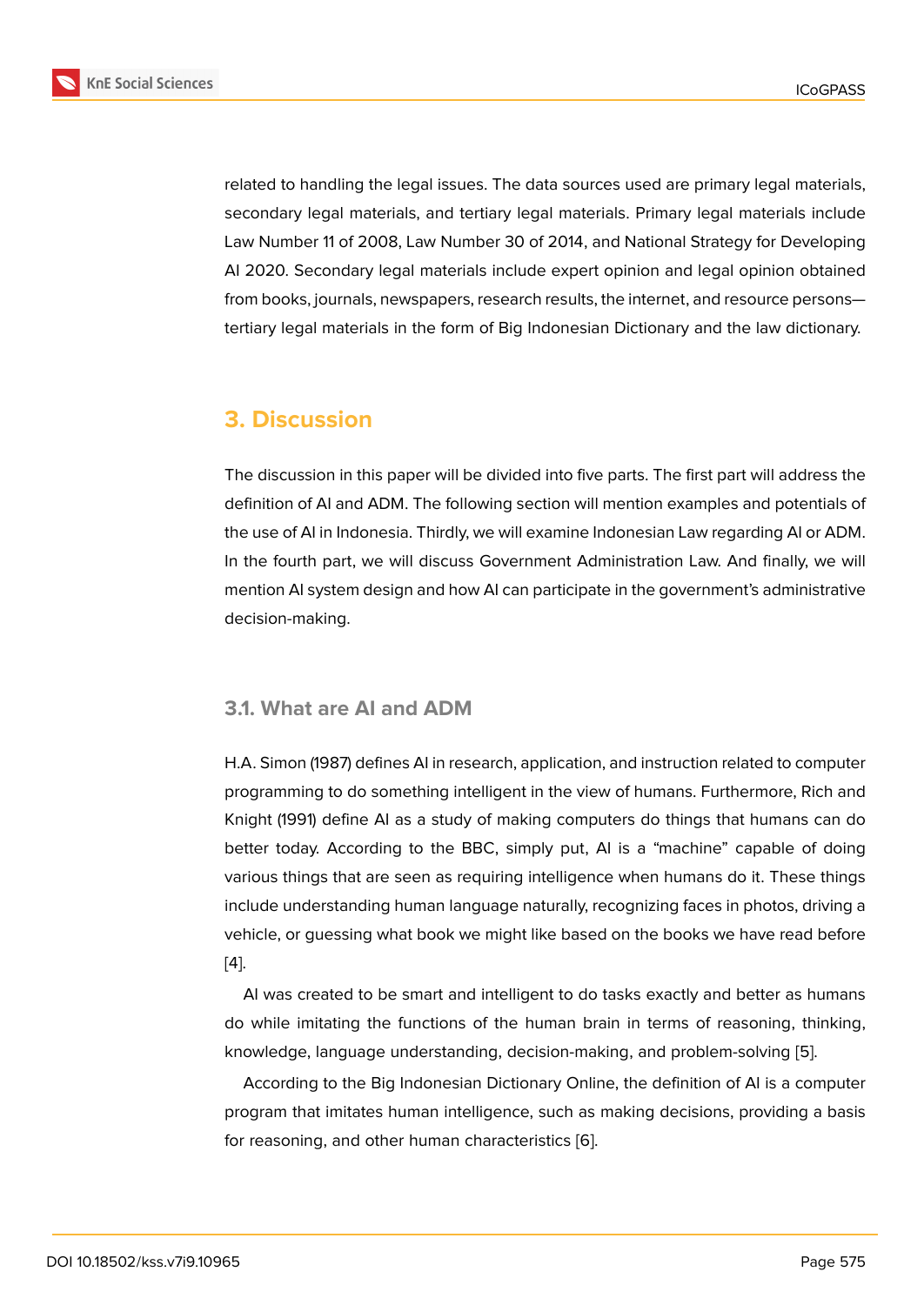#### **3.2. Examples and potentials of the use of AI in Indonesia**

The use of AI in Indonesia started to blossom in recent years. According to a survey about International Data Corporation held in 2018, almost 25% of companies in Indonesia adopt AI into their operations, making Indonesia have the highest rates in AI integration in Southeast Asia [7]. Also, in 2018, hukumonline launched a chatbot called Legal Intelligent Assistant (LIA) to ease interaction with society regarding marriage and divorce law and inheritance law [8]. Below are the potentials of the use of AI explored by scholars.

- 1. AI can be used in contrac[t](#page-12-1) drafting using legal tech. Legal tech can be used in drafting, reviewing, and analyze contracts (smart contracts) (Christian Veith in Kurniawijaya, 2021) [9]. With the help of AI, interpreting legal documents such as contracts becomes much more efficacious [10].
- 2. Scholars also discu[ss](#page-12-2) the possibility of using AI in the legal drafting of local laws and regulations [11].
- 3. AI can also be used in overseeing how the laws are implemented. The House of Representatives [\(D](#page-12-3)ewan Perwakilan Rakyat/DPR), for example, is currently implementing a system to supervise the implementation of statutes using technology tools [10].
- 4. Scholars also explore the use of AI in the formation of laws. Wicipto, the former Direct[or-](#page-12-4)General of Legislation at the Ministry of Law and Human Rights, stated that AI instruments could be one solution to create legislation accommodating to all parties [10]. It is hoped that the use of AI integrated with the expert system can assist the legal drafting team formed by the institution in creating laws and regulations. However, decision-making in the construction of statutes is still left to humans – t[ho](#page-12-4)se given the authority to form laws.
- 5. From the side of government administration, AI can be applied as document processing such as speech recognition and text or script [2].
- 6. AI technology can play a role in preventing the spread of Covid 19. AI is believed to be able to identify and follow virus movements quickl[y](#page-11-1) and periodically. One type of privacy is personal data. Personal data, in this case, is needed to carry out evaluations, requiring patient information, including accessing patient health data. Personal data is regulated in Article 28G paragraph (1) of the 1945 Constitution, Article 17 of the Convention on Civil and Political Rights (ratified by the Government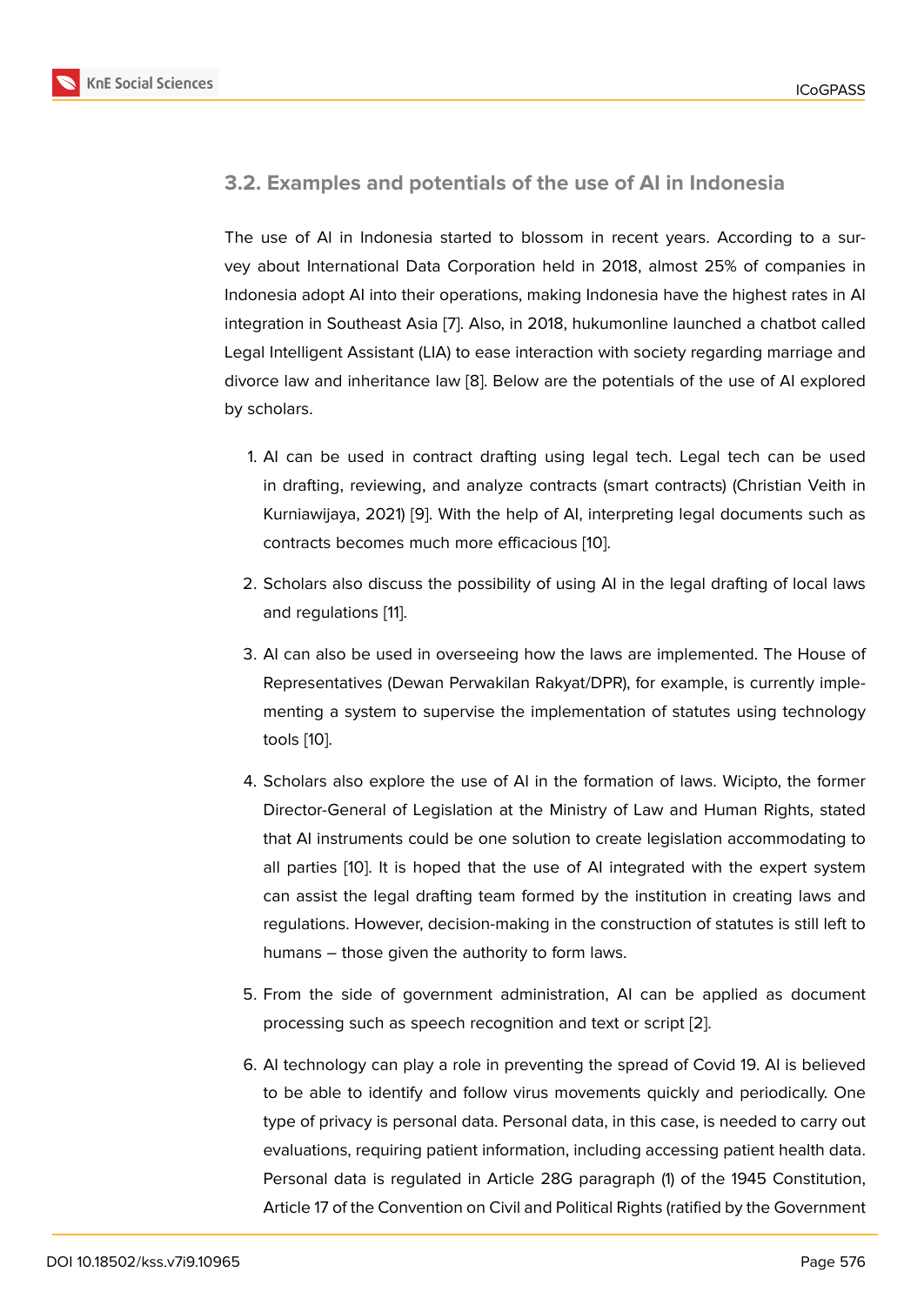of Indonesia through Law No. 12 of 2005), and Article 12 of the Universal Declaration of Human Rights. Confidentiality of patient medical records is also regulated in Minister of Health Regulation No. 169/Menkes/Per/III/2008 concerning Medical Records, which requires all health service providers to maintain patient's medical records [12].

#### **3.3. Indonesian's Law Regarding AI or ADM**

Indonesian National Strategy concerning AI stated that there are four Indonesia's challenges in implementing AI. These challenges are the readiness of regulations that regulate the ethical use and responsible use of AI, the preparedness of a skilled workforce developing and using AI, the readiness of computing infrastructure and data supporting AI modeling, and the readiness of the public and the public sector in adopting innovations of AI. There is no regulatory instrument yet to set ethics and development policy and the use of AI responsible in Indonesia [13].

Scholars agree that for now, there are no provisions related to AI in Indonesian laws and regulations. The Indonesian legal system itself has not explicitly [10], specifically and especially [4] regulated this matter. Accordin[g t](#page-12-5)o Edmon Makarim, there are not many legal rules in the form of laws and regulations governing the use and impact of this technological development. The legislators have not fully disc[uss](#page-12-4)ed the draft law (RUU) on th[e](#page-12-0) protection of personal data. Other regulations related to information technology may need to be validated, such as the Cyber Security Bill. "For the time being, if there is no such regulation, make the best use of Law Number 11 of 2008 concerning Electronic Information Technology (ITE Law) as amended by Law Number 19 of 2016 and the Minister of Communication and Informatics Regulation No. 20 of 2016 concerning Personal Data Protection in Electronic Systems," [14].

The use of ITE Law in AI regulation also gives rise to different interpretations. Jaya and Goh define AI as Electronic Information [14]. Electronic information is one or a group of electronic data, including but not limited to text, sound, pictu[res](#page-12-6), maps, designs, photographs, electronic data interchange (EDI), electronic mail, telegram, telex, telecopy or like, letters, signs, numbers, Access Co[des](#page-12-6), symbols, or treated perforations that have meaning or can be understood by people who can understand it.

In contrast, Agung Pramono mentioned that AI could be categorized as an electronic system, a series of electronic devices and procedures that prepare, collect, process, analyze, store, display, announce, transmit, or disseminate electronic information [6].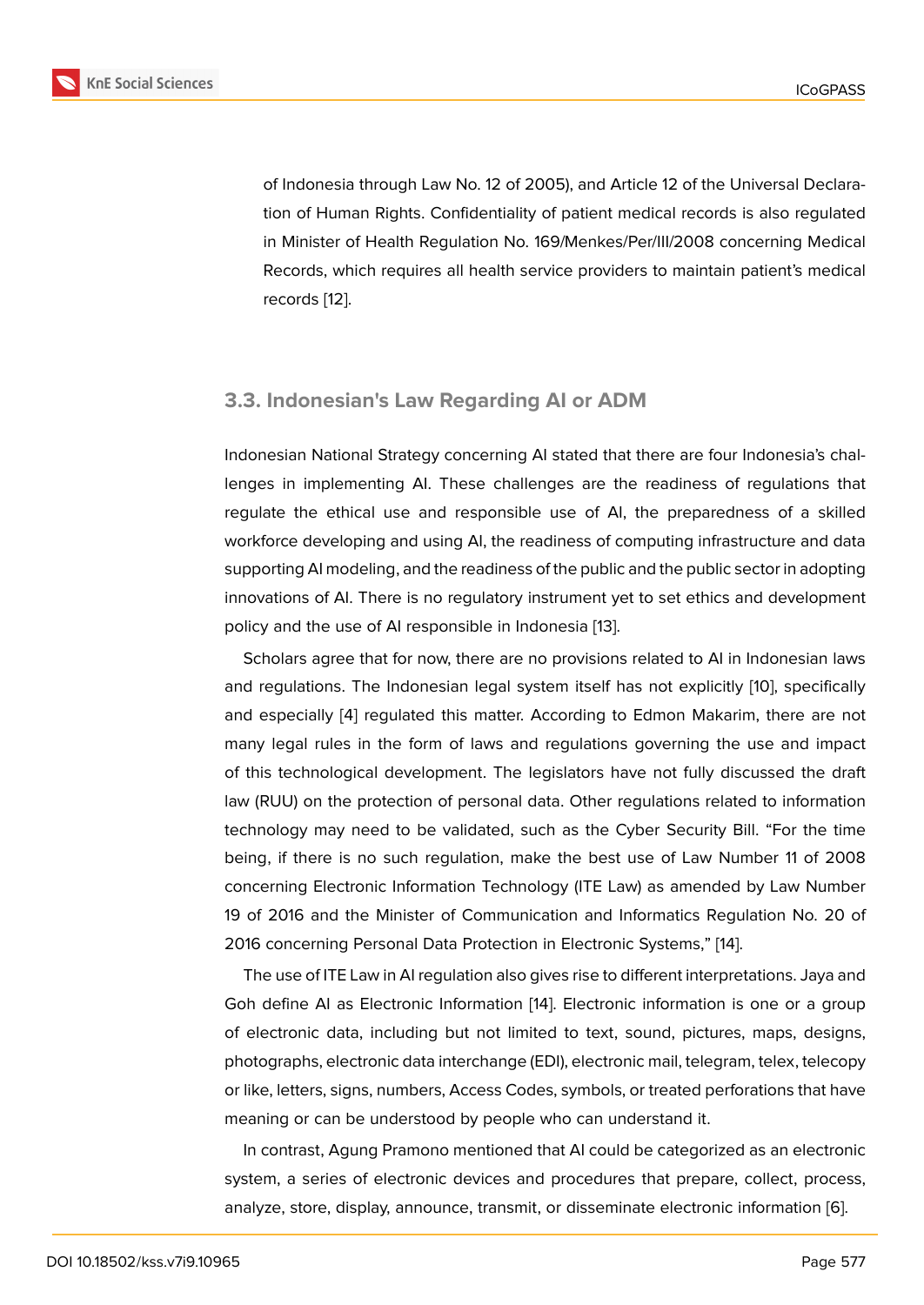Other writers mention that the characteristics of AI in the automation of information processing can be equated as an "Electronic Agent" [16]. An electronic agent is a device from an electronic system created by an Electronic System Operator (PSE) to take action against certain electronic information automatically. In its implementation, the PSE obligation also applies to the operator of the el[ec](#page-13-0)tronic agent [17]. The electronic agent in question can be visual, audio, electronic data, and other forms (Article 36 paragraph (4)) [17]. All of these three interpretations still cannot explain satisfactorily regarding AI.

Not only in Indonesia, but the world is also still struggling in defining and regulating AI. According t[o](#page-13-1) a study conducted by Konrad Adenauer on six national strategies from the US, China, UK, France, Finland, and South Korea, several weaknesses of the national strategy of these countries, including the definition of AI, which is still vague and inconsistent [13].

When searching from all over the world, the country that already has rules and applies decision-making by ADM in public administration is Sweden and Mexico. In Sweden's new Administrati[on](#page-12-5) Act enacted in mid-2018, three entities can make administrative decisions: civil servant by himself, civil servant jointly, or automated procedure [18]. In Mexico, carrying out simple administrative decision-making has used AI technology [19].

#### **3.4. Government Administration Law and AI**

There are several dimensions of the problem in the government administration law to address AI or ADM. These dimensions include AI as a legal subject, authority, validity of decisions, general principles of good governance, discretion, conflict of interest, and administrative effort and sanction. Each dimension is discussed below.

#### **3.4.1. Legal Subject**

The decision-making in the government is regulated in Law Number 30 of 2014 concerning Government Administration. The third consideration of the law stated that "considering that to realize good governance, especially for government officials, the law on government administration becomes the legal basis needed to underlie decisions or actions of government officials to meet the legal needs of the community in the administration of government" [20].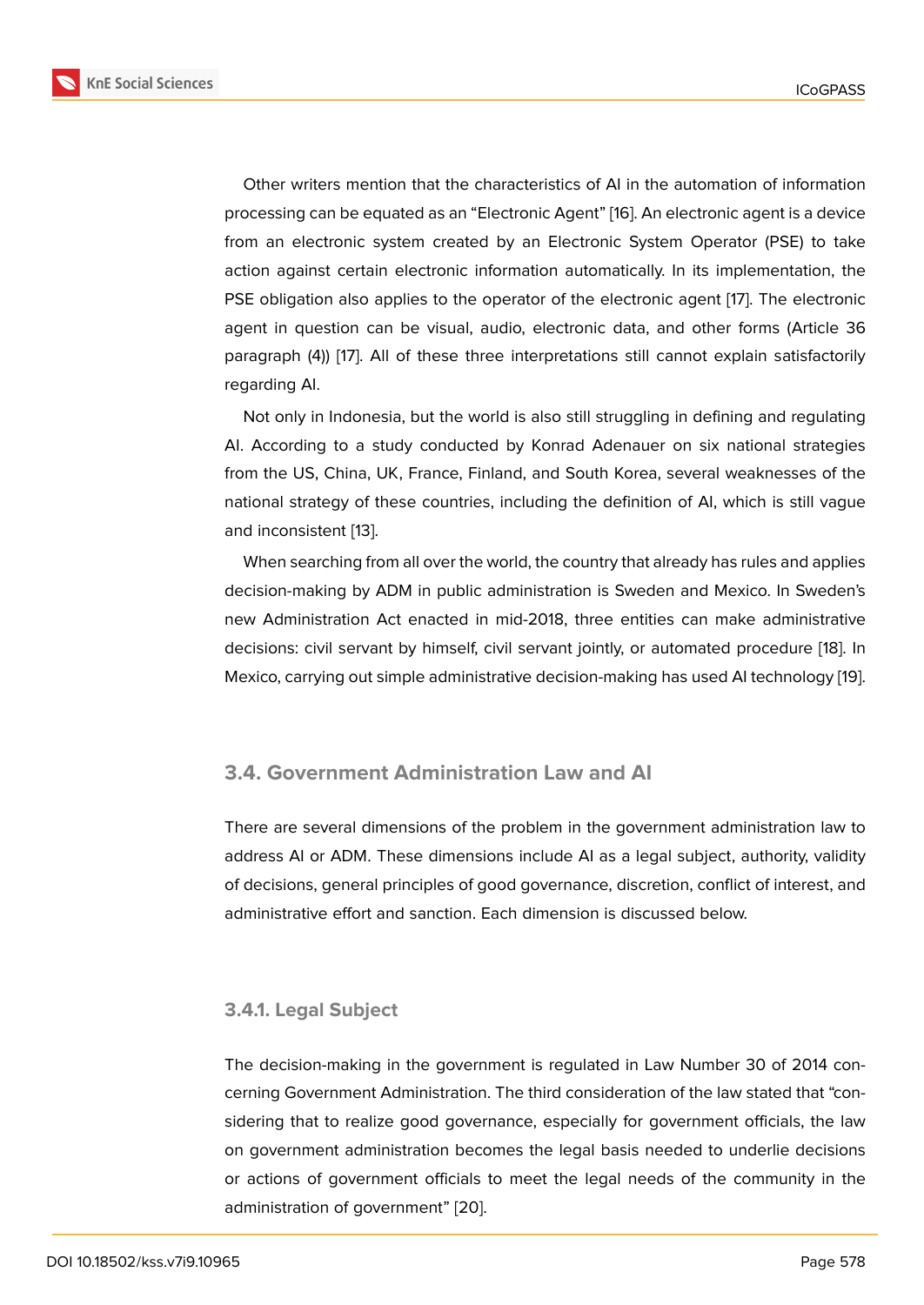However, the subjects regulated in Law 30/2014 only consist of government agencies or officials. It is stated in Article 1 paragraph 1 that Government Administration is governance in decision making or action by government agencies or officials.

AI is not a legal subject. Legal subjects (*rechtspersoon*) are legal persons and entities. AI is not placed in the position of legal subjects, which can also take legal actions. Theoretically, legal subjects who can take legal steps and legal subjects contained in positive Indonesian law are "humans (*natuurlijke person*)" dan "legal entities (*rechts person*)" [16].

Similarly, it is stated in the National Strategy that AI cannot be said to be a legal subject who has rights and obligations because AI is a product of human technology. Protectio[n o](#page-13-0)f law against legal subjects (humans and legal bodies) is determined by how active the role of government and community is in implementing these applications [13].

Talking about legal liability means talking about the capacity of legal subjects to be responsible. Explicitly, although it can take actions that are considered legal actions, AI cannot be defined as a legal subject. For this reason, an alternative is needed by [sti](#page-12-5)ll connecting the actions of AI and legal subjects who become owners of AI [4].

The rules that apply to humans, then the restrictions also apply to AI. The use of the AI must comply with all applicable laws for its human operators [4].

#### **3.4.2. Authority**

In taking decisions or actions, the subjects must own a right called authority. Article 1 paragraph (5) Law Number 30 of 2014 defines that authority is a right held by the Agency or Government Officials or other state administrators to take decisions or actions in governance.

Authority is granted in three ways, namely attribution, delegation, and mandate. Attribution is giving authority to the government agency or official by the Constitution of the Republic of Indonesia 1945 or the law. Delegation is the delegation of authority from higher government agencies or officials to the lower government agency or officials with responsibility and accountability shift entirely to the recipient of delegation. While the mandate is the delegation of authority from higher government agencies or officials to lower agencies with responsibilities and accountability that remain with the mandate giver. [20]

Several restrictions for the government officials should also be applied to AI, among other [thin](#page-13-2)gs, the prohibition regarding abuse of authority in determining or making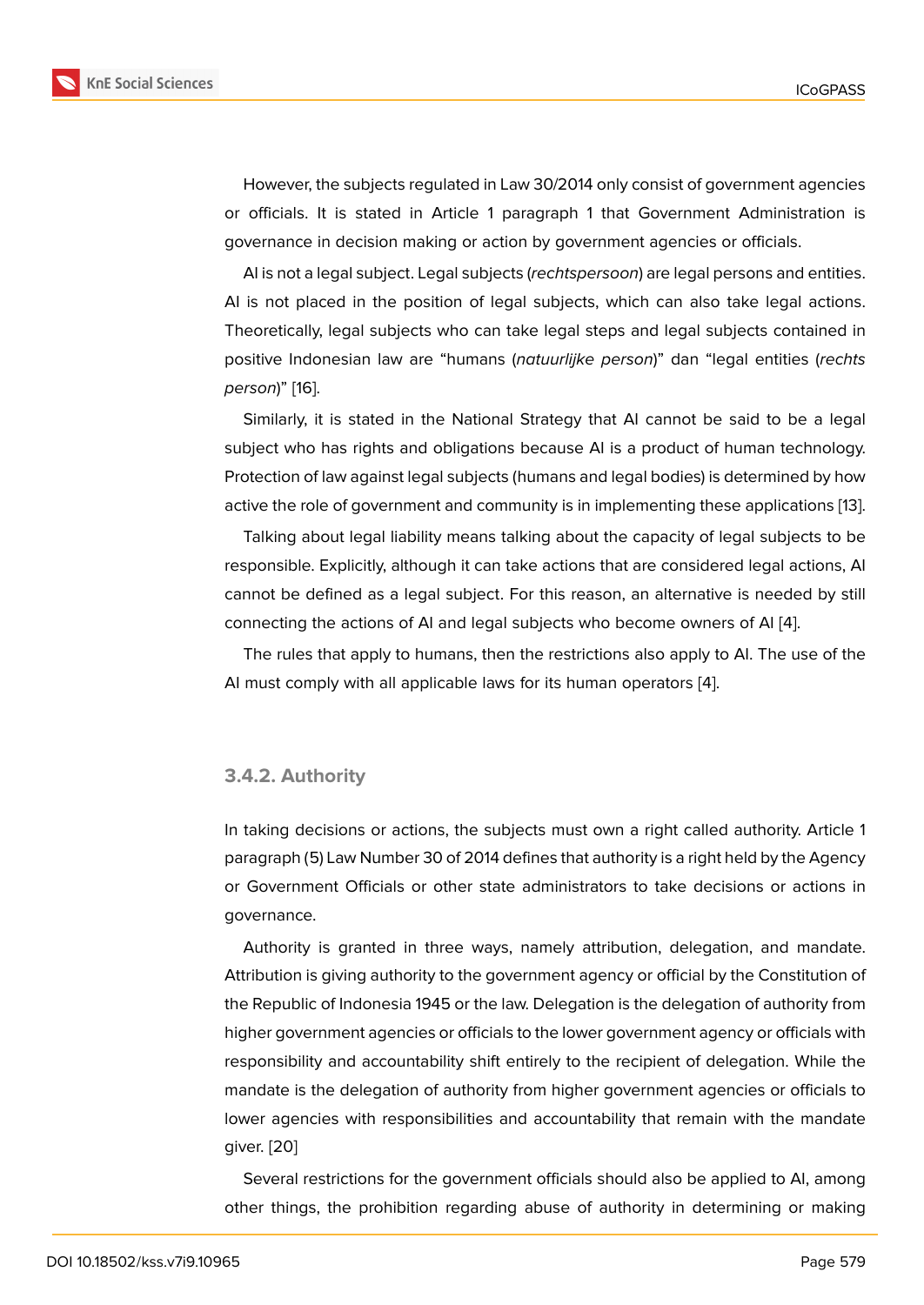decisions or actions regulated in article 8 and article 17 and limitation of power held in article 15, which includes:

- 1. Authority period or grace period;
- 2. The territory or area where the authority applies; and
- 3. Scope of field or material authority.
- **3.4.3. Validity of Decisions**

Law No. 30 of 2014 does not yet accommodate automated decision-making in government administration. So far, it only regulates electronic decisions, which are decisions created or delivered using or utilizing media electronic. Moreover, in article 38, it is stated that officials or government entities may make decisions in electronic form. Decisions in electronic form must be made or submitted if a decision is not made or not submitted in writing. However, it is limited. Decisions that result in encumbrance state finances must be made in the form of paper [20].

The conditions for the validity of the decision regulated in article 52 include:

- 1. Determined by the competent authority;
- 2. Made according to procedures; and
- 3. Substance per the object of the decision.

AI or ADM cannot meet the conditions for the validity of the decision since AI/ADM is not a competent authority. A change must be made to include AI/ADM to be considered as a competent authority.

#### **3.4.4. General principles of Good Governance**

General principles of Good Governance (Asas-asas Umum Pemerintahan yang Baik, AUPB) are the principle that is used as a reference for the use of authority for government officials in issuing decisions or actions in governance. According to article 9, Every decision or action is mandatory based on laws and regulations and AUPB. AUPB referred to in this law covers the basics: legal certainty, benefit, impartiality, precision, not abuse authority, openness, public interest, and good service [20].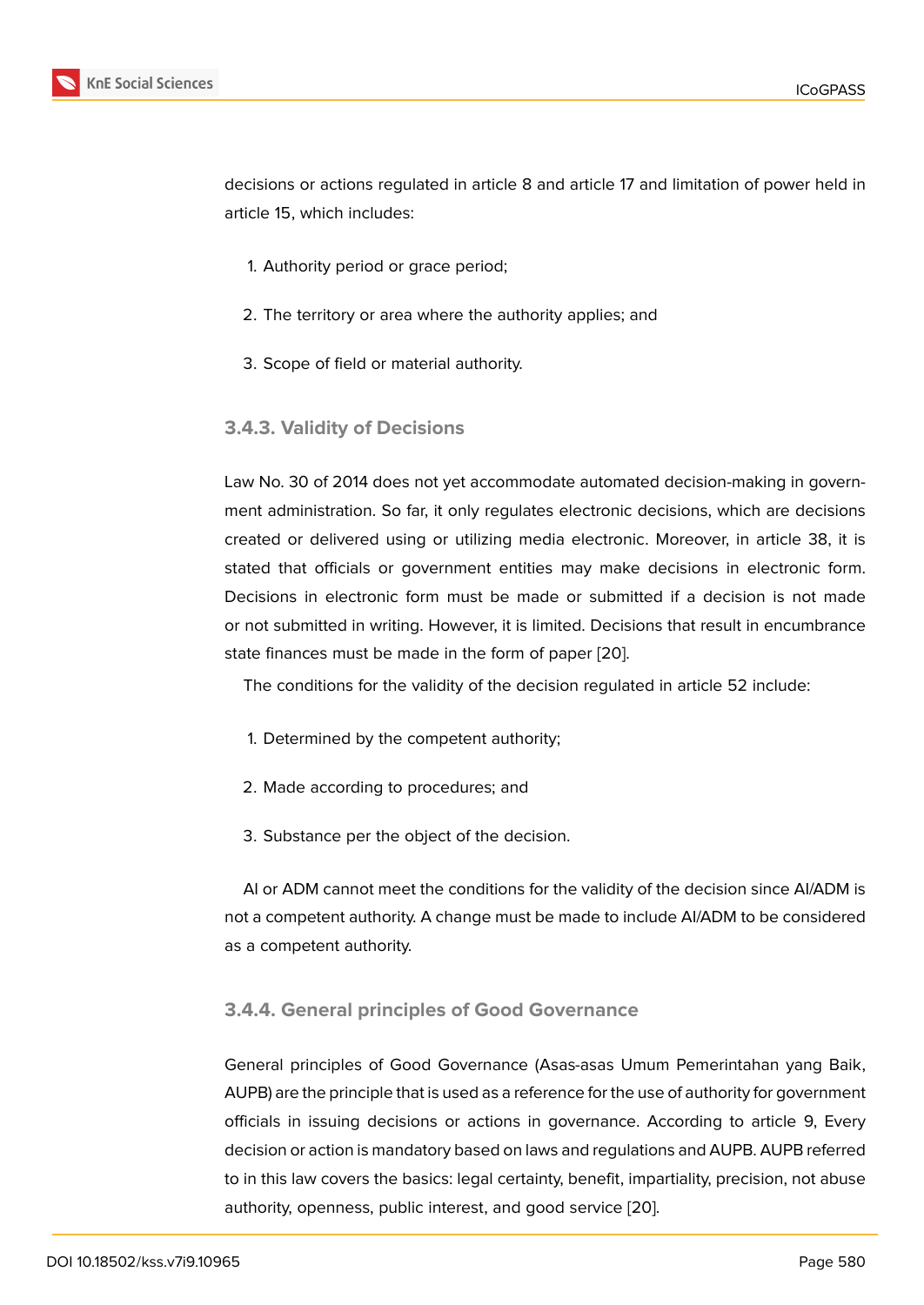#### **3.4.5. Discretion**

Government officials have special privileges, that is, to do discretion. Discretion is a decision or action determined or carried out by the government official to address concrete problems encountered in the maintenance government in terms of laws and regulations that provide choices, no rules, incomplete or unclear, or government stagnation.

Article 22 stated that discretion could only be done by the official authorized government. Any use of government officials' discretion aims to:

- 1. Expedite the administration of government;
- 2. Fill legal voids;
- 3. Provide legal certainty; and
- 4. Overcome government stagnation in certain circumstances for the benefit and public interest.

Government officials who use discretion are regulated in article 24. They must meet the following conditions:

- 1. Following the purposes of the discretion;
- 2. Does not conflict with the provisions of the regulation legislation;
- 3. Following AUPB;
- 4. Based on objective reasons;
- 5. It does not create a conflict of interest; and
- 6. Done in good faith [20].

Some conditions stated above cannot be accounted to AI or ADM because those are features of humans, such [as](#page-13-2) discretion based on objective reasons and discretion done in good faith. So it is necessary to alter these provisions if AI will be enabled with this special privilege.

#### **3.4.6. Conflict of Interest**

Conflict of Interest is a condition of a government official with vested interests to benefit oneself or others in the use of authority to affect neutrality and decision quality or actions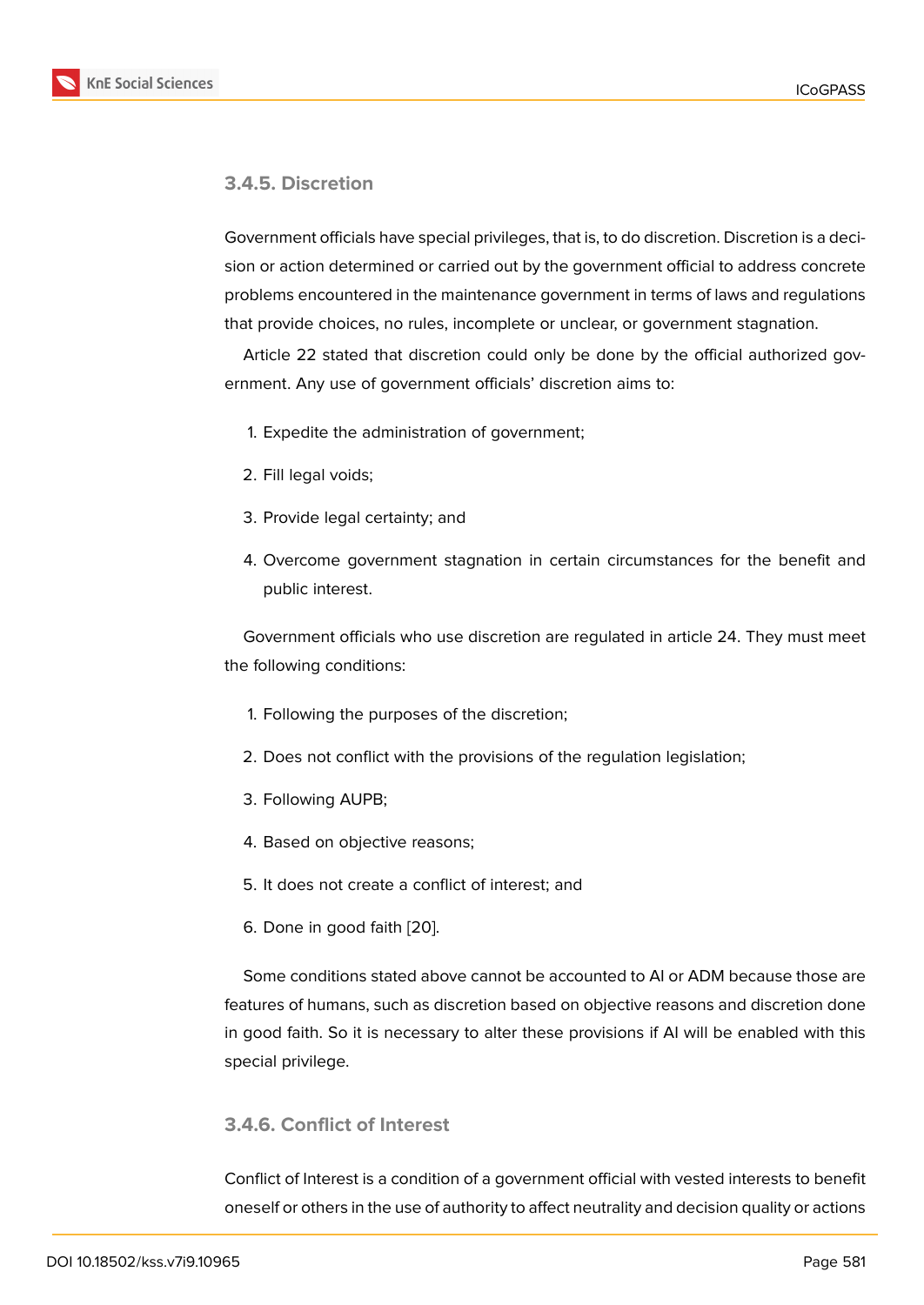made or did. ADM can either prevent this conflict of interest or, conversely, AI can learn this pattern from previous decisions or be programmed to do so.

It is regulated in article 42 that government officials who have the potential to have a conflict of interest are prohibited from setting or make decisions or actions. Suppose a government official has a conflict of interest. In that case, decisions or actions are determined or carried by the officials' superior or other officials according to the provisions of the regulatory legislation [20].

Conflict of interest occurs when in determining or making decisions or action background:

- 1. The existence of personal or business interests;
- 2. Relationships with relatives and family;
- 3. Relationship with representatives of the parties involved;
- 4. Relationship with the working party and receive a salary from the parties involved;
- 5. Connection with the party providing recommendations to the parties involved; or
- 6. Relationships with other parties who are prohibited by statutory provisions.

In the event of a conflict of interest, the official government concerned must notify his superiors.

Other rules that should change fundamentally are the responsibility of the decisionmaker. Government Agency or officials guarantees and is responsible for every decision or action determined or carried out. Decisions or actions determined or done because of the conflict of interest can be canceled. In this case, ADM should guarantee and be responsible for every decision determined by it.

#### **3.4.7. Administrative Effort and Sanction**

An administrative effort is the process of completion carried out in the environment government administration; as a result, the issuance of decisions or actions is detrimental.

Community members harmed by decisions or actions can submit administrative efforts to government officials or superiors who determine or make decisions or actions using the provisions stated in article 75. Administrative measures consist of objection and appeal [20].

In the case of AI or ADM as the decision-maker, it should be enabled to resolve objections t[o de](#page-13-2)cisions or actions taken by it since an authorized government agency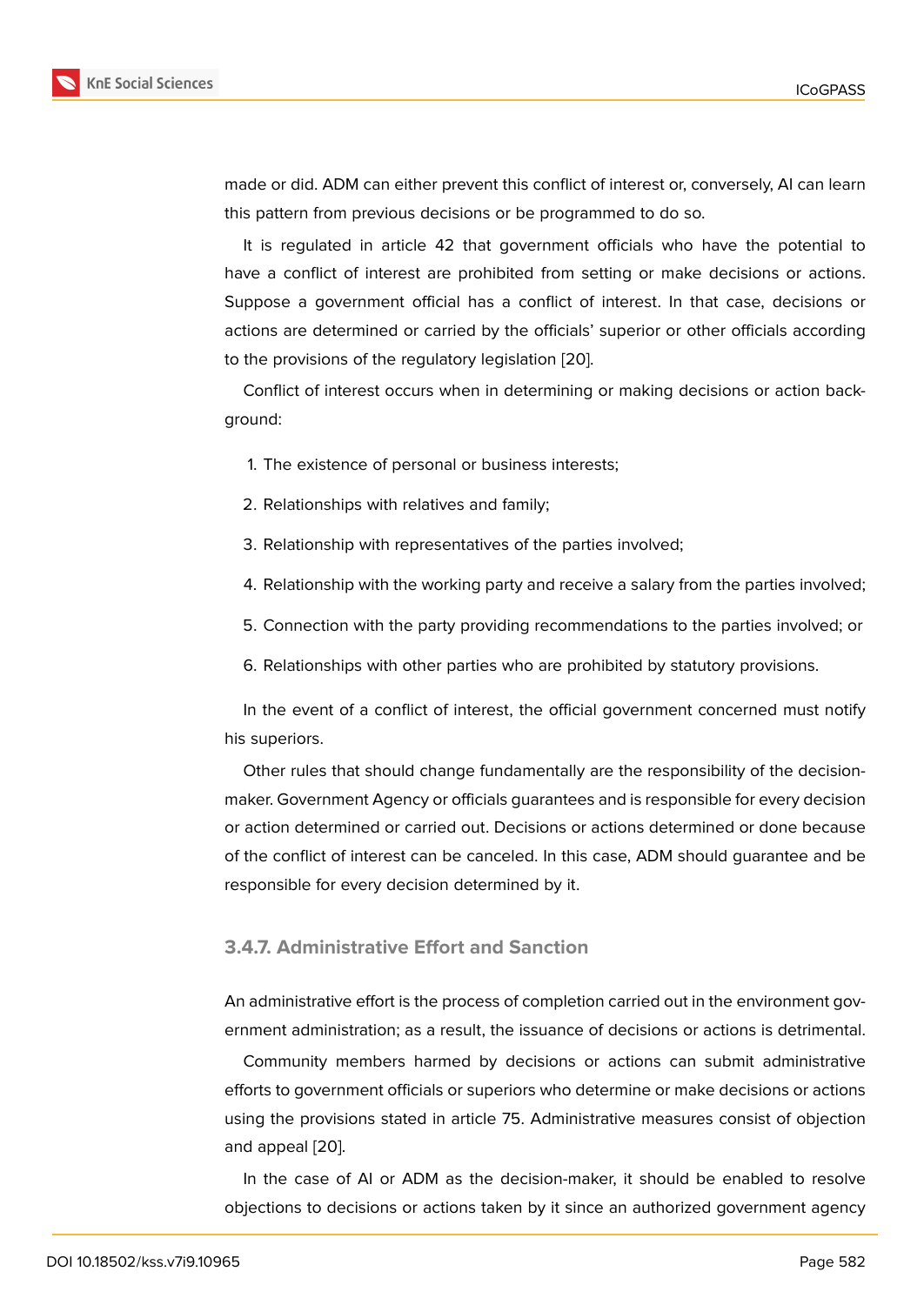or official resolves complaints to the decision or actions defined or performed submitted by the citizens.

Moreover, government officials who violate the provisions are subject to administrative sanctions. There are three levels of administrative sanction regulated in article 80, namely, light, moderate, and heavy. Administrative sanctions cannot be applied to AI because the forms of sanctions are verbal warnings, written warnings, postponement of promotion, class, or position rights. Other forms of sanctions include payment of forced money or compensation, temporary suspension with or without obtaining office rights, permanent dismissal, and permanent termination.

When AI takes the decision or action, it should be determined who is responsible for that decision or action. It is also should be selected who can receive sanctions. Sanctions for AI or ADM should be formulated in the form of reprogramming and upgrading of AI.

#### **3.5. AI System Design**

Decisions made by AI must be able to be understood, transparent, and traceable by humans. In other words, the AI system must be identifiable by humans [13].

AI system design should also fulfill safety elements, meaning that the AI developed is testable and suitable for use without threatening the safety and protection of human rights. AI must be known for its development by the government and soci[ety](#page-12-5) to ensure AI is safe to use and can be trusted. In other words, there is transparency from developers related to the development of the AI so that the developer can account for the AI intelligence system itself. AI systems should always be able to access or have a minimum service level agreement [13].

Suksi states that "When ADM is used in the service of public administration, the objective is to produce a decision that involves the exercise of public law in a manner that defines, for an indivi[du](#page-12-5)al or a private legal entity, a particular right, duty or benefit based on material legislation" [18]. He further argues that there is a concern that AI or ADM will expropriate jobs in the government and turn the Rule of Law into a rule of the algorithm. Government administration law should state well which part ADM can do and cannot do in decision-mak[ing](#page-13-3) or action-taking. When even a fundamental change in government administration law is insufficient, legislators should think of new rules that are needed to further allow the use of AI without letting it take over. Furthermore, Suksi recommends that AI developers or programmers should be regulated so they have liability and accountability in the decisions made by AI or ADM.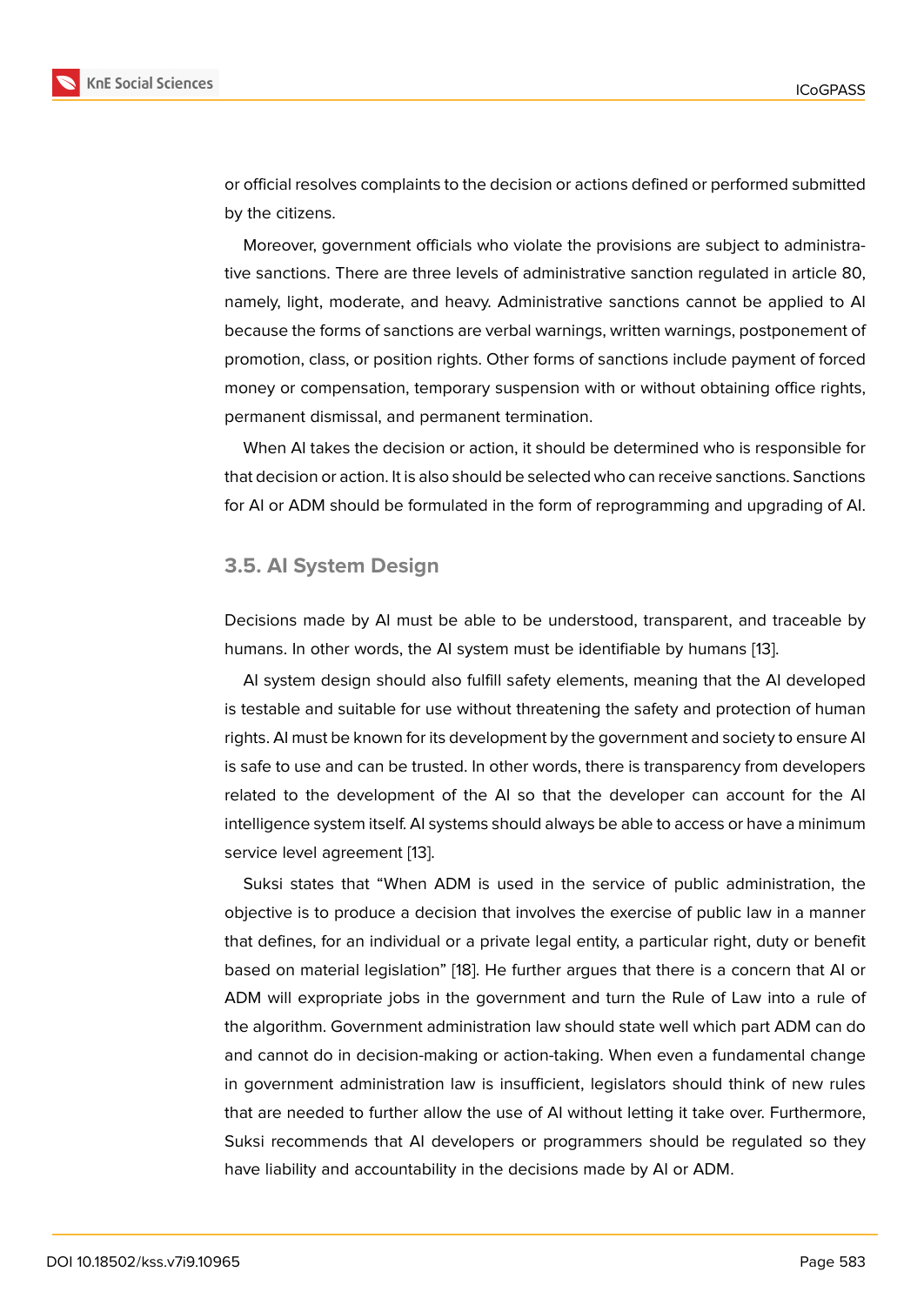

# **4. conclusion**

The research results showed that decision-making by AI in the government administration field is possible. Three things should be noticed: AI design, AI implementation, and current government administration law change. First, AI should be designed and programmed to make fair, transparent, and reasonable decisions. Second, AI implementation by the government should be in specific ways that comply with good administration standards. Third, AI application in public administration will need a fundamental change in the government administration law to enable AI to be subject alongside government agencies or officials. Law Number 30 of 2014 should be amended to grant limited authority to decisions or actions performed by AI.

## **5. Recommendations**

Although there are challenges in the use of AI in public administration, the benefits outweigh the challenges. Further research is needed, especially in the technical matter, so that AI could be designed and programmed to comply with good administration standards.

## **6. acknowledgment**

Writers would like to express our gratitude to those who have helped make this paper written to completion. Thank you for the opportunity given by Politeknik STIA LAN, Prof. Dr. Endang Wirjatmi Trilestari, M.Si who always pushes us forward and Daniel Sutopo Pamungkas, Ph.D who always provides motivation and enthusiasm. We look forward to producing more writing in the future with your support.

## **References**

- <span id="page-11-0"></span>[1] BPMI Setpres. Pemanfaatan AI untuk ringankan tugas ASN dan Birokrasi. Presiden RI; 2019 Dec 2. Available from: https://www.presidenri.go.id/siaran-pers/pemanfaatan-aiuntuk-ringankan-tugas-asn-dan-birokrasi/
- <span id="page-11-1"></span>[2] Humas MenPANRB. Pelayanan publik lebih efektif dengan kecerdasan buatan. Menpan; 2020 Nov 28. Available from: https://www.menpan.go.id/site/beritaterkini/pelayanan-publik-lebih-efektif-dengan-kecerdasan-buatan
- [3] Marzuki PM. Penelitian hukum. Jakarta: Prenada Media Group; 2016.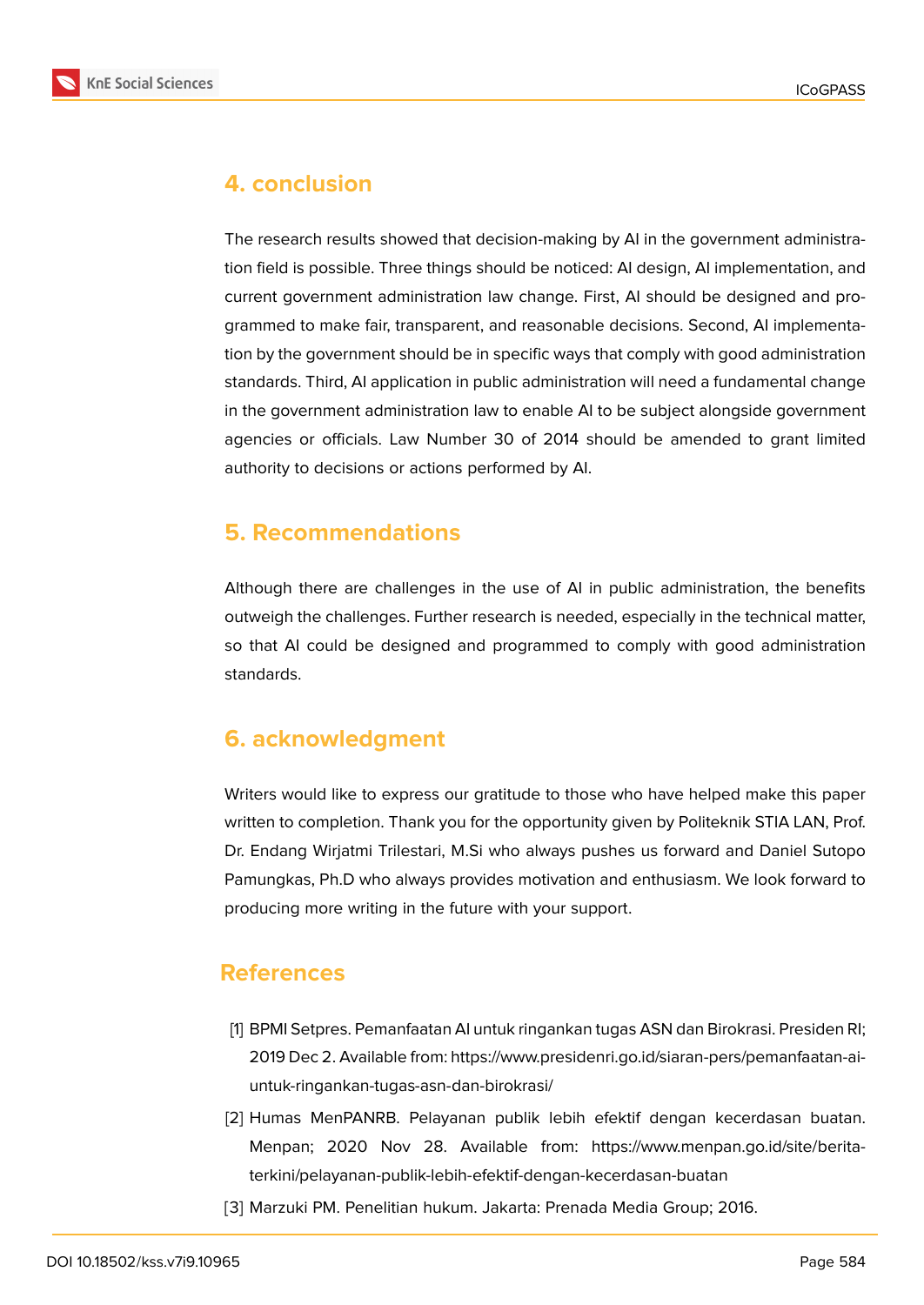

- <span id="page-12-0"></span>[4] Anggraeni SF. Kecerdasan buatan (artificial intelligence) & tantangannya bagi hukum Indonesia. Actio, Indonesian E-Magazine for Legal Knowledge. 2017;6:6-7.
- [5] Kusumawati R. Kecerdasan buatan manusia (artificial intelligence): Teknologi impian masa depan. Jurnal Ulil Albab: Jurnal Studi Islam. 2008;9(2):257-274. https://doi.org/10.18860/ua.v9i2.6218
- [6] Pramono A. Mungkinkah hakim manusia digantikan oleh kecerdasan buatan? Hukumonline; 2020 Mar 30. Available from: https://www.hukumonline.com/klinik/detail/lt5e82cd8755927/mungkinkah-hakimmanusia-digantikan-oleh-kecerdasan-buatan
- [7] Kaur D. AI to be a US\$366b industry in Indonesia by 2030. Tech Wire Asia; 2020 Oct 20. Available from: https://techwireasia.com/2020/10/ai-to-be-a-us366b-industryin-indonesia-by-2030/
- <span id="page-12-1"></span>[8] Mardatillah A. LIA, Chatbot hukum pertama Indonesia resmi diluncurkan. Hukumonline; 2018 Aug 8. Available from: https://www.hukumonline.com/berita/baca/lt5b6a4dcab1765/lia–chatbot-hukumpertama-indonesia-resmi-diluncurkan
- <span id="page-12-2"></span>[9] Kurniawijaya A, Yudityastri A, Zuama APC. Pendayagunaan artificial intelligence dalam perancangan kontrak serta dampaknya bagi sektor hukum di Indonesia. Khatulistiwa Law Review. 2021;2(1):260-279.
- <span id="page-12-4"></span>[10] Huzaini MDP. Potensi artificial intelligence dalam pembuatan peraturan. Hukumonline; 2021 Apr 18. Available from: https://www.hukumonline.com/berita/baca/lt607c22411436b/potensi-artificialintelligence-dalam-pembuatan-peraturan
- <span id="page-12-3"></span>[11] Sihombing ENAM, Syaputra MYA. Implementasi penggunaan kecerdasan buatan dalam pembentukan peraturan daerah. Jurnal Ilmiah Kebijakan Hukum. 2020;14(3):419-434. http://dx.doi.org/10.30641/kebijakan.2020.V14.419-434
- [12] Publik KK. Dua sisi mata uang teknologi kecerdasan buatan dalam pencegahan Covid-19. Universitas Padjadjaran; 2020 May 20. Available from: https://www.unpad.ac.id/2020/05/dua-sisi-mata-uang-teknologi-kecerdasanbuatan-dalam-pencegahan-covid-19/
- <span id="page-12-5"></span>[13] BPPT. Strategi nasional kecerdasan artifisial Indonesia 2020-2045, AI towards Indonesia vision 2045. 2020.
- <span id="page-12-6"></span>[14] FHUI H. Hukum tak lekang dengan teknologi. Fakultas Hukum Universitas Indonesia; 2019 Sep 9. Available from: https://law.ui.ac.id/v3/hukum-tak-lekangdengan-teknologi/